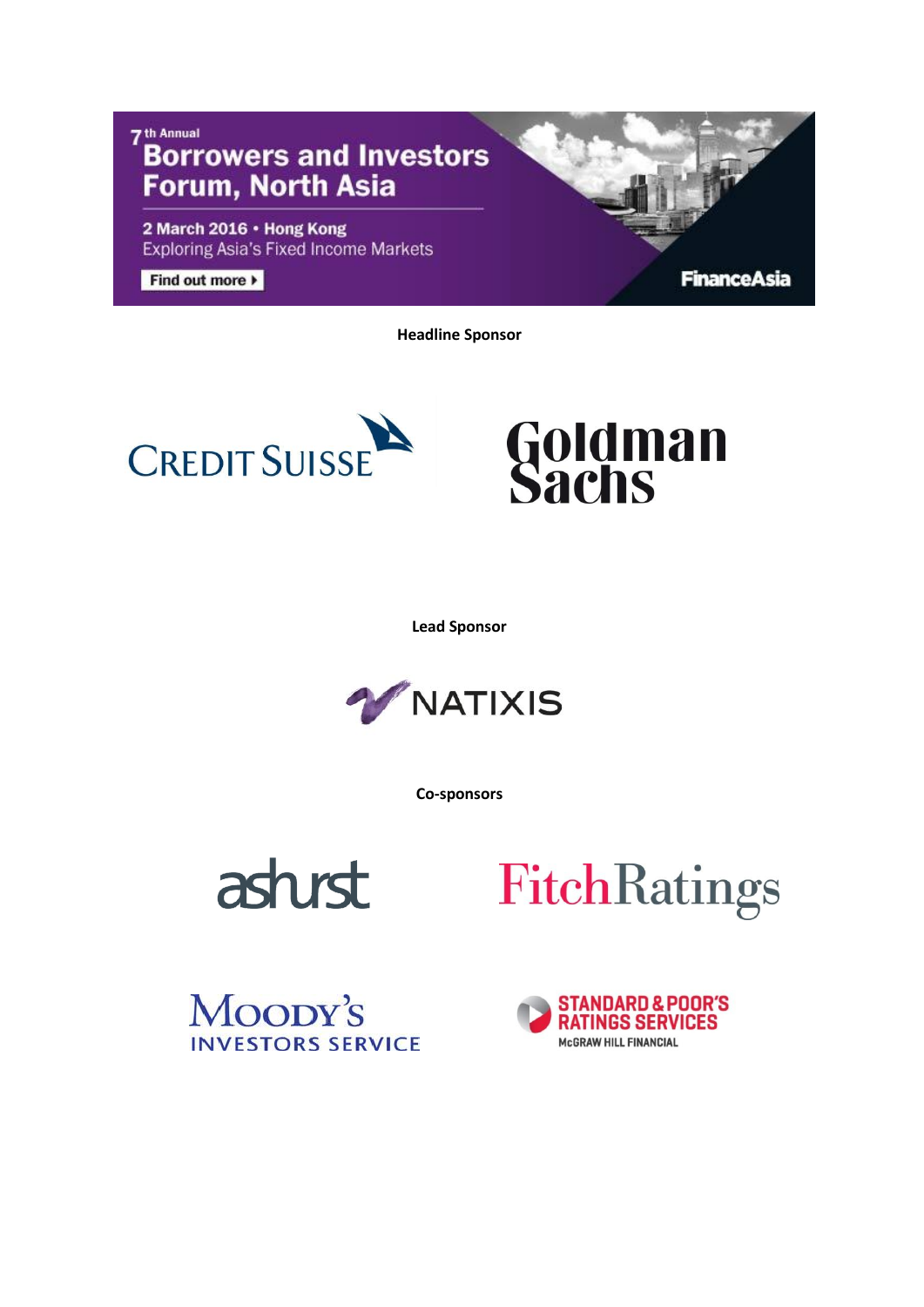| 08:00 | <b>Registration and refreshments</b>                                                                                                                                                                                                                                                           |  |
|-------|------------------------------------------------------------------------------------------------------------------------------------------------------------------------------------------------------------------------------------------------------------------------------------------------|--|
|       |                                                                                                                                                                                                                                                                                                |  |
| 09:00 | <b>Welcome from FinanceAsia</b>                                                                                                                                                                                                                                                                |  |
| 09:10 | Panel discussion                                                                                                                                                                                                                                                                               |  |
|       | Developments in the Asian Bond Markets<br>China's opening of the debt markets<br>Taiwan Investors update<br>$\bullet$<br>New Forms of Capital Structuring<br>$\bullet$<br>Global Regulations and their impact on the Asian markets<br>$\bullet$                                                |  |
|       | Moderator                                                                                                                                                                                                                                                                                      |  |
|       | Patrick Pang, Managing Director & Head of Fixed Income and Compliance,<br><b>ASIFMA</b>                                                                                                                                                                                                        |  |
|       | <b>Panelists</b>                                                                                                                                                                                                                                                                               |  |
|       | Anna-Marie Slot, Partner, Ashurst<br>Terence Chia, Managing Director Fixed Income Debt Syndicate - Asia Pacific,<br><b>Credit Suisse</b><br>Devan Selvanathan, Head of Debt Platform, Asia Pacific, Natixis<br>Julian Trott, Head of Debt Syndicate, Asia Ex-Japan, Goldman Sachs              |  |
| 10:00 | Panel discussion                                                                                                                                                                                                                                                                               |  |
|       | China Offshore Funding - Impact of Capital Account Liberalisation<br>Regulatory evolution<br>٠<br>Risks involved in offshore funding<br>Key advantages in looking to offshore funding<br>Offshore funding recovery strategies<br>Trends in Q1 2016                                             |  |
|       | Moderator                                                                                                                                                                                                                                                                                      |  |
|       | Richard Morrow, Editor, FinanceAsia                                                                                                                                                                                                                                                            |  |
|       | Panelists                                                                                                                                                                                                                                                                                      |  |
|       | Ivan Chung, Managing Director and Head of Greater China Credit Research and<br>Analysis, Moody's Investors Service<br>Kiyoshi Nishimura, Chief Executive Officer, Credit Guarantee & Investment<br><b>Facility</b><br>Hayden Briscoe, Director of Asia-Pacific Fixed Income, AllianceBernstein |  |
| 10:45 | <b>Networking Coffee Break</b>                                                                                                                                                                                                                                                                 |  |
| 11:15 | Keynote Speech                                                                                                                                                                                                                                                                                 |  |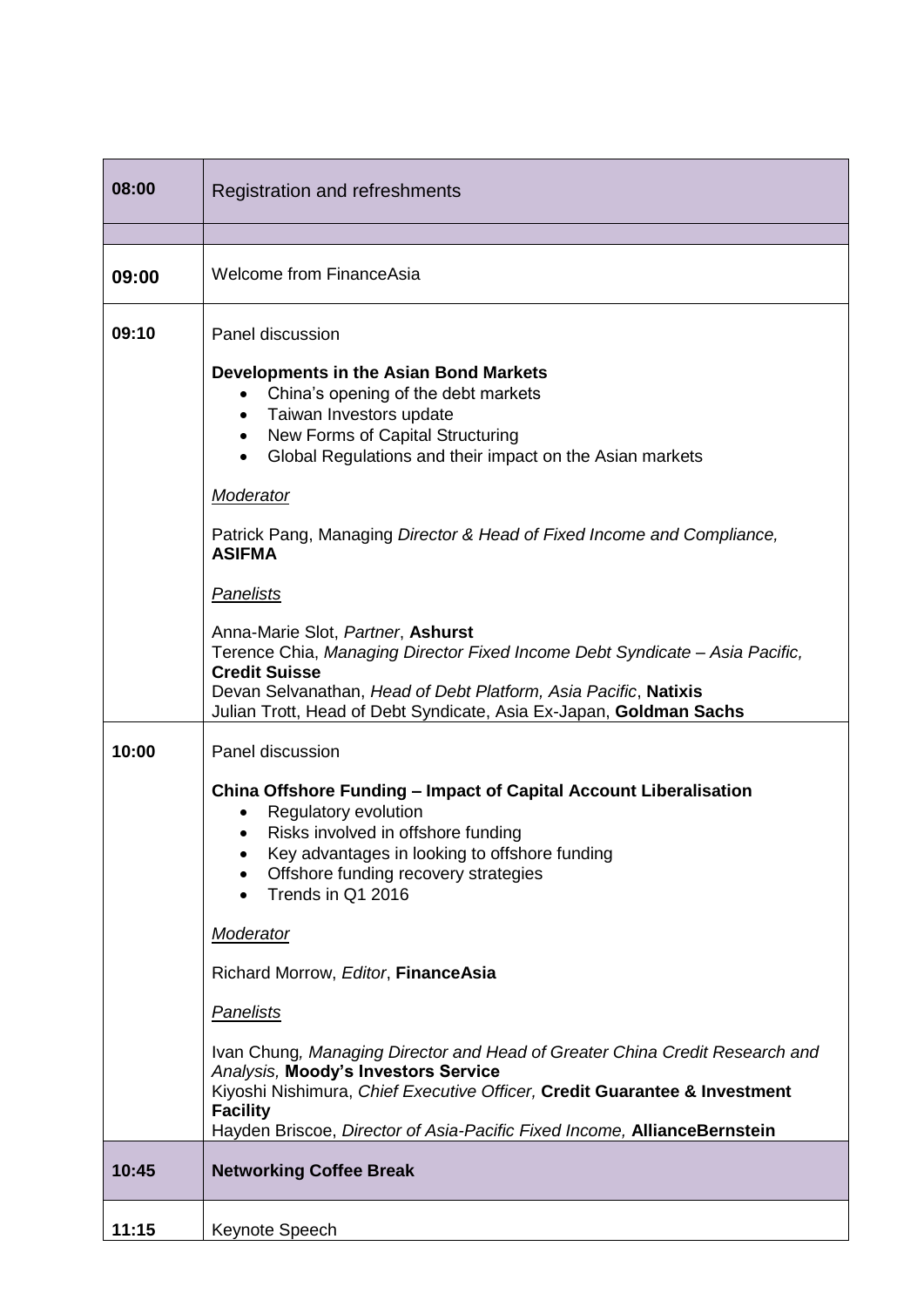|       | "The economic outlook for China and Asia and market implications"                                                                                                                                                                                                                           |                                   |  |  |
|-------|---------------------------------------------------------------------------------------------------------------------------------------------------------------------------------------------------------------------------------------------------------------------------------------------|-----------------------------------|--|--|
|       | <b>Presenter</b>                                                                                                                                                                                                                                                                            |                                   |  |  |
|       | Louis Kuijs, Head of Asia Economics, Oxford Economics                                                                                                                                                                                                                                       |                                   |  |  |
| 11:40 | <b>Panel Discussion</b>                                                                                                                                                                                                                                                                     |                                   |  |  |
|       | <b>PRC SOE reforms and beyond</b>                                                                                                                                                                                                                                                           |                                   |  |  |
|       | The rating impact from SOE reform, especially downside risk<br>$\bullet$<br>Credit rating methodology for SOEs<br>$\bullet$<br>Will SOE reforms create synergies<br>$\bullet$<br>How quickly China can clean up overcapacities<br>$\bullet$                                                 |                                   |  |  |
|       | <b>Moderator</b>                                                                                                                                                                                                                                                                            |                                   |  |  |
|       | Richard Morrow, Deputy Editor, FinanceAsia                                                                                                                                                                                                                                                  |                                   |  |  |
|       | <b>Panelists</b>                                                                                                                                                                                                                                                                            |                                   |  |  |
|       | Ying Wang, Senior Director, Fitch Ratings<br>Tun Lin, Executive Vice President, Hony Capital (Hong Kong)                                                                                                                                                                                    |                                   |  |  |
| 12:20 | <b>Panel Discussion</b>                                                                                                                                                                                                                                                                     |                                   |  |  |
|       | Onshore Funding - risk and reward in search of higher yields                                                                                                                                                                                                                                |                                   |  |  |
|       | Credit premium improving for HY credits?                                                                                                                                                                                                                                                    |                                   |  |  |
|       | Rating onshore bonds<br>Liquidity problems on lower rated issues                                                                                                                                                                                                                            |                                   |  |  |
|       | Foreign investors – accessing the local bond market regulations<br>Foreign investors protection against defaults?                                                                                                                                                                           |                                   |  |  |
|       | <b>Moderator</b>                                                                                                                                                                                                                                                                            |                                   |  |  |
|       | Ray Chan, Senior Reporter, FinanceAsia<br><b>Panelists</b><br>Ricco Zhang, Director Asia Pacific, International Capital Market Association<br>(ICMA)<br>Christopher Lee, Managing Director, Chief Ratings Officer, Greater China<br>Corporate Ratings, Standard and Poor's Ratings Services |                                   |  |  |
|       |                                                                                                                                                                                                                                                                                             |                                   |  |  |
|       |                                                                                                                                                                                                                                                                                             |                                   |  |  |
| 13:00 | <b>Networking Lunch</b>                                                                                                                                                                                                                                                                     |                                   |  |  |
|       | Stream 1 - Issuers Focus                                                                                                                                                                                                                                                                    | <b>Stream 2 - Investors Focus</b> |  |  |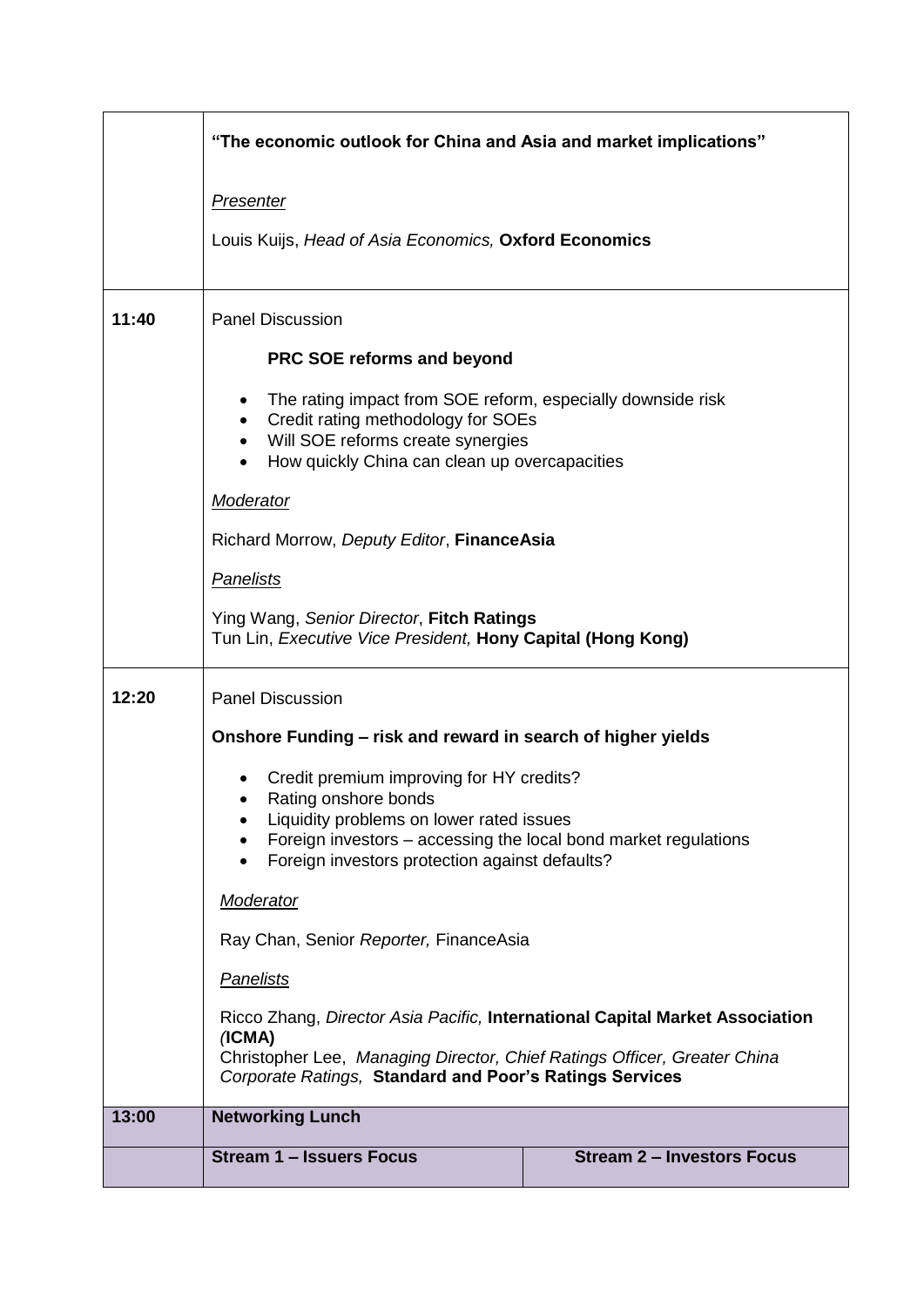| 14:00 | <b>Panel Discussion</b>                                                                                                                                                                                                                                                                                                                                                                                                                                  | <b>Panel Discussion</b>                                                                                                                                                                                                                                                                                                                                                                                                                     |
|-------|----------------------------------------------------------------------------------------------------------------------------------------------------------------------------------------------------------------------------------------------------------------------------------------------------------------------------------------------------------------------------------------------------------------------------------------------------------|---------------------------------------------------------------------------------------------------------------------------------------------------------------------------------------------------------------------------------------------------------------------------------------------------------------------------------------------------------------------------------------------------------------------------------------------|
|       | <b>Infrastructure Financing in North</b><br>Asia<br>One Road One Belt -<br>$\bullet$<br><b>Opportunities and Challenges</b><br><b>Future direction of Public Private</b><br>Partnerships<br>Importance of role of<br>$\bullet$<br>development banks<br>Recent innovative developments<br>in infrastructure financing                                                                                                                                     | <b>High Yield in China</b><br>Will China continue to drive<br>regional high yield issuance<br>Importance of the Real Estate<br>sector<br>Are covenants still important?<br>Relative value attraction versus<br>other opportunities<br>Outlook for the China high yield<br>market                                                                                                                                                            |
|       | Moderator<br>Brian Tang, Managing Director, Asia<br><b>Capital Markets Institute (ACMI)</b><br><b>Panelists</b><br>Nigel Pridmore, Partner, Ashurst<br>Kiyoshi Nishimura, Chief Executive<br>Officer, Credit Guarantee &<br><b>Investment Facility</b><br>Leslie Maasdorp, Vice President &<br>Chief Financial Officer, New<br><b>Development Bank</b>                                                                                                   | Moderator<br>Derek Armstrong, Managing Director,<br><b>Head of Debt Capital Markets</b><br><b>Investment Banking and Capital Markets</b><br>Asia Pacific, Credit Suisse<br>Panelists<br>Monica Hsiao, Chief Investment Officer,<br><b>Triada Capital Ltd</b><br>Ken Hu, Chief Investment Officer, Fixed<br>Income, APAC Invesco Hong Kong<br>Limited<br>Albert Yau, Chief Financial Officer,<br>CIFI Holdings (Group) Co. Ltd.              |
| 14:45 | <b>Panel Discussion</b><br>Distressed Debt - the rise of defaults<br>in North Asia?<br>Demand/Supply Imbalance<br>Key sectors at risk<br>٠<br>Commodity crash impact<br>$\bullet$<br>Restructuring and legal recourse<br>Buying distressed debt - the<br>role of due diligence<br><b>Moderator</b><br>Alison Tudor-Ackroyd, Managing Editor<br><b>FinanceAsia</b><br><b>Panelists</b><br>Fergal Power, Partner, KPMG<br>Florian Schmidt, Head of DCM, SC | <b>Panel Discussion</b><br><b>Maximising Yield in a low interest</b><br>environment<br>Panel discussion<br>Accessing the high yield space<br>Balancing risk/reward in the high<br>yield market<br>Hybrids and structured credit<br>Assessing the real value<br>underlying the asset<br>Moderator<br>Dilip Parameswaran, Founder and Chief<br>Executive<br><b>Asia Credit Advisors Ltd.</b><br>Panelists<br>Viet-Linh Ha Thuc, Head of Fixed |